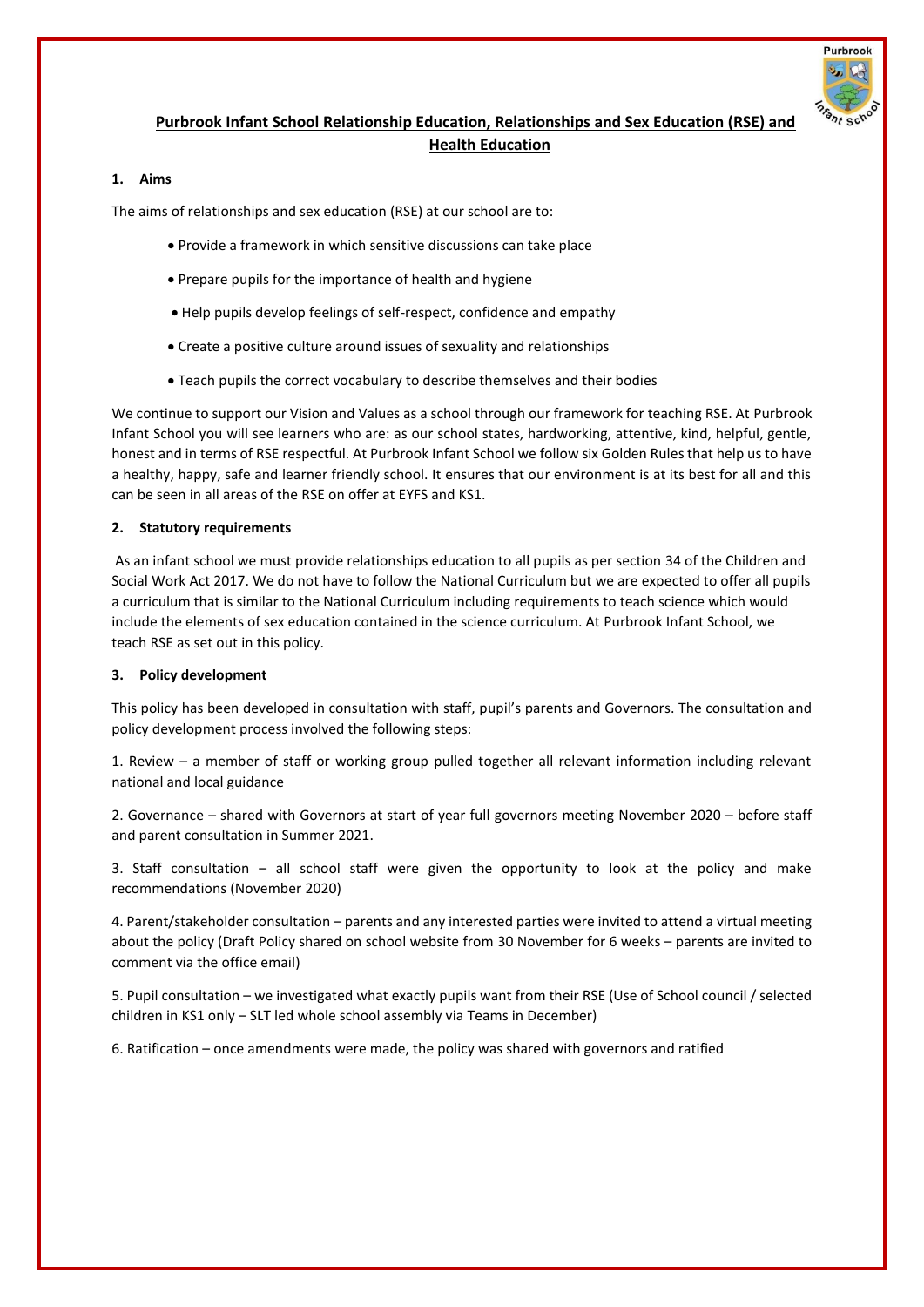## **Definition**

RSE is about the emotional, social and cultural development of pupils, and involves learning about relationships, sexual health, sexuality, healthy lifestyles, diversity and personal identity. RSE involves a combination of sharing information, and exploring issues and values. RSE is not about the promotion of sexual activity. At Purbrook Infant School we will offer a framework of RSE objectives which are age appropriate and support both our Science and PSHE curriculum offer.

# **4. Curriculum**

Our curriculum is set out as per Appendix 1 but we may need to adapt it as and when necessary. We have developed the curriculum in consultation with parents, pupils and staff, considering the age, needs and feelings of pupils. If pupils ask questions outside the scope of this policy, teachers will respond in an appropriate manner so they are fully informed and don't seek answers online. Primary sex education is not compulsory in primary schools; it is up to the school to determine whether we need to cover any additional content on sex education to meet the needs of our pupils.

## **5. Delivery of RSE**

RSE is taught within the personal, social and health education (PSHE) curriculum. Biological aspects of RSE are taught within the science curriculum, and other aspects are included in religious education (RE). Relationships education focuses on teaching the fundamental building blocks and characteristics of positive relationships including:

- Families and people who care for me
- Caring friendships
- Respectful relationships
- Online relationships
- Being safe

These areas of learning are taught within the context of family life taking care to ensure that there is no stigmatisation of children based on their home circumstances (families can include single parent families, LGBT parents, families headed by grandparents, adoptive parents, foster parents/carers amongst other structures) along with reflecting sensitively that some children may have a different structure of support around them (for example: looked after children or young carers).

## **6. Roles and responsibilities**

## **7.1 The governing body**

The governing body will approve the RSE policy, and hold the headteacher to account for its implementation.

## **7.2 The headteacher**

The headteacher is responsible for ensuring that RSE is taught consistently across the school, and for managing requests to withdraw pupils from components of RSE (see section 8).

## **7.3 Staff**

Staff are responsible for:

- Delivering RSE in a sensitive way
- Modelling positive attitudes to RSE
- Monitoring progress